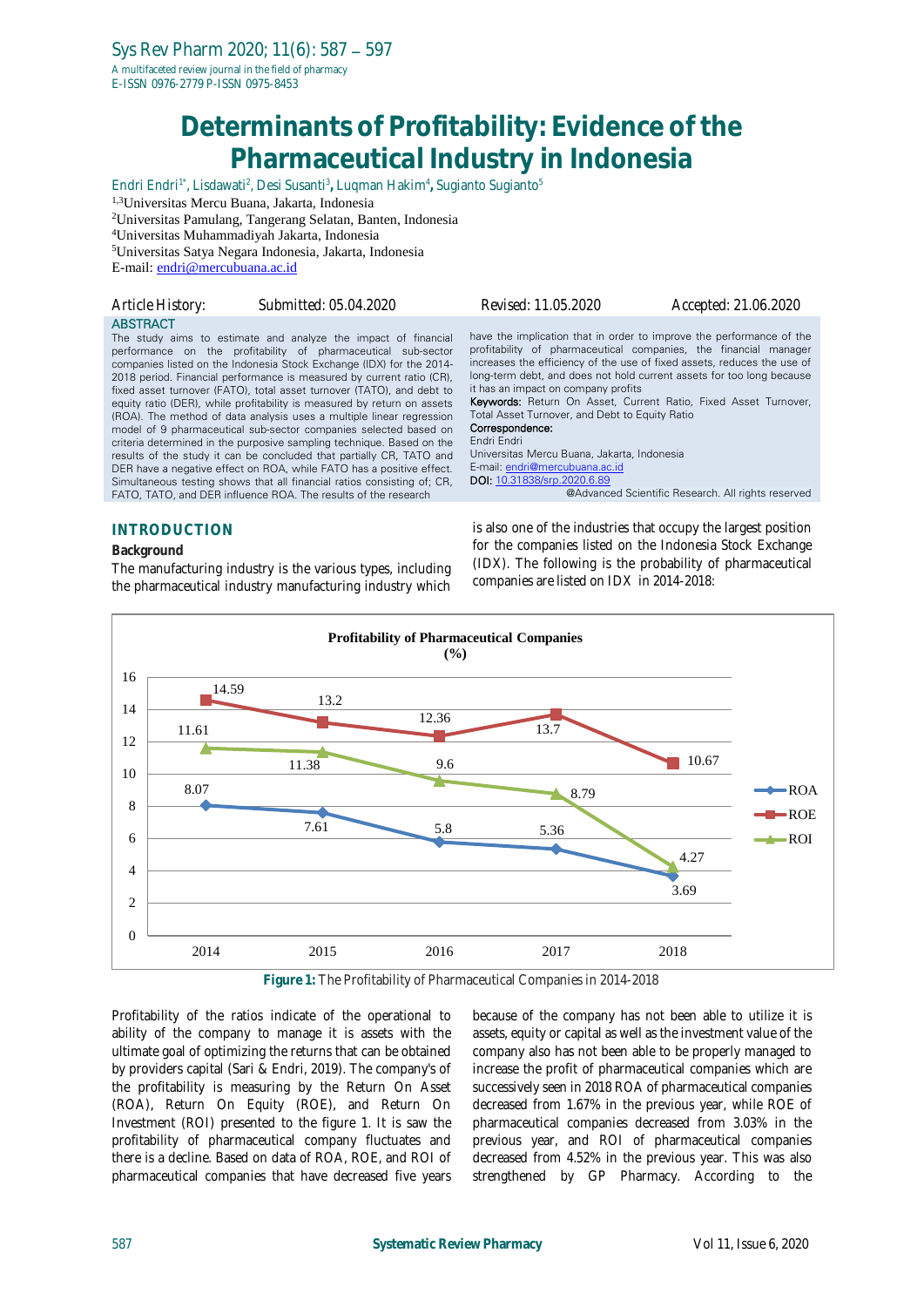Association of Indonesian Pharmaceutical Companies (GP Pharmaceutical), the growth of the national pharmaceutical industry has decreased. GP Pharmacy assesses there is an error in understanding about medicine where so far the wrong perception is related to the policy. In fact, medicines are part of pharmaceutical products that also require production costs such as for the procurement of raw materials, as well as packaging. Meanwhile, from the data summarized by Fauzia (2018), a number of national pharmaceutical companies are indeed facing slowing business growth. As with PT Kalbe Farma Tbk, the company experienced a slowdown in business growth from the 2015-2016 period reaching 14.7 percent, while in 2016- 2017 the company's sales growth was only around 4.5 percent. PT Kimia Farma, Tbk also experienced a similar condition. In the 2015-2016 period, revenue growth reached 21.36 percent, and in the following year, growth grew to 17.8 percent. Also in 2020 other unexpected factors such as Covid-19 which is have quite an effect on the assets of the pharmaceutical companies, when though the pharmaceutical sector is part of the existing strategic industries and has a vital role to support health services in each country. Health is something that is very important and valuable for human survival in the world. Pharmaceutical and health companies are expected to continue to contribute in producing quality and good medicinal products to cure people of various diseases that exist today. Indonesia as a country that has a high level of economic growth in Southeast Asia, places that the pharmaceutical industry is the main pillar in maintaining the stability of the nation and the health of its people. To occupy the stability of these pillars, pharmaceutical companies are demanded be able to survive by achieving be the best possible goals and being to able to compete for the global market. The most important thing is in improving of the company's of financial performance, oversight of the financial performance or commonly referred to as a good corporate financial ratio to able to provide good profits also the company (Endri et al. 2020). The improving of the financial performance to certainly depends on every ability of financial management in analyzing the company's financial of the performance reports, because basically these financial statements function as the most important source of information to see the profit or loss of a company (Rinaldo & Endri, 2020). When analyzing the company's financial performance reports, there are several things that must be considered by management, including how the company can create and produce profitability or profit as much as possible within a certain period. According to Triyanti (2019, profitability measures the success of companies earning profits at a specific time through the success of the company and the ability to use assets held for productive activities. To increase profitability, companies must use assets efficiently to be able to generate profits.

Profitability measured by ROA is used by companies to measure the financial performance of companies and assess the company's operational performance in utilizing every resource owned by each company (Endri, 2018). ROA is influenced by several factors, namely; liquidity ratios are proxied by the current ratio (CR), the ratio of activities

using fixed asset turnover (FATO) and total asset turnover (TATO), while the solvency ratio is measured using the debt to equity ratio (DER). This study aims to estimate and analyze the effect of CR, FATO, TATO and DER on ROA in pharmaceutical sub-sector companies listed on IDX during the 2014-2018 period.

## **Research Issues**

- 1. How does the influence of the Financial Ratio (Current Ratio) on the company's ROA?
- 2. How does the influence of the Financial Ratio (Fixed Asset Turnover) on the company's ROA?
- 3. How does the influence of the Financial Ratio (Total Asset Turnover) on the company's ROA?
- 4. How does the influence of the Financial Ratio (DER) on the company's ROA?
- 5. How does the influence of the Financial Ratio (CR, FATO, TATO, DER) on the ROA of the company?

### **LITERATURE REVIEW**

Previous research related to the influence of CR on ROA, among others conducted by Irman et al., (2020), Astutik & Anggraeny (2019), Vincent et al., (2018), and Barus & Leliani (2013) are still contradictory. Research by Irman et al., (2020) and Astutik & Anggraeny (2019) proves that CR has a direct effect on ROA. Research by Barus & Leliani (2013) concludes that CR has no impact on the ROA of manufacturing companies. Vincent et al., (2018) also proved that CR partially did not have an impact on ROA. According by Warrad & Omari (2015) that FATO had a positive effect on profitability. Meanwhile by Fairfield & Yohn (2001). that FATO has a positive impact on profitability. Meanwhile, according by Vincent et al., (2018) the variable Fixed Assets Turnover partially does not impact on ROA. Study of Al-Jafari & Al Samman (2015) revealed that results the least squares panel model revealed a positive relationship between on ROA, company size, growth, fixed assets and working capital.

According to Alpi & Gunawan (2018) the Total Asset Turnover (TATO) variable display that there is partially significant impact of ROA on the Plastics and Packaging Companies listed on IDX. Meanwhile, according to Sari & Budiasih (2014) Total Assets Turn Over has not impact on profitability. According to Utami (2017) partially TATO has no impact on ROA. Whereas according to Haningsih et al., (2015) states that the results of partial testing for TATO variable has a significant effect on ROA.

According to Wijaya & Isnani (2019) is DER has negative and no significant impact on ROA. That happens because a high Leverage Policy will cause high interest costs to be borne so that it negatively affects profitability (Noor & Lestari, 2016). According to Tailab (2014), DER it is a negative effect on accepted profitability. A negative DER indicates that when DER increases, ROA of the company would decrease. The higher the company uses capital as collateral for debt, the profitability to be obtained by the company will decrease. Meanwhile, according to Wanny et al., (2019) is that partially DER it is negative significant effect on ROA in Property and real estate companies listed on IDX in the 2014-2017 period. Nageswararao et al., (2019)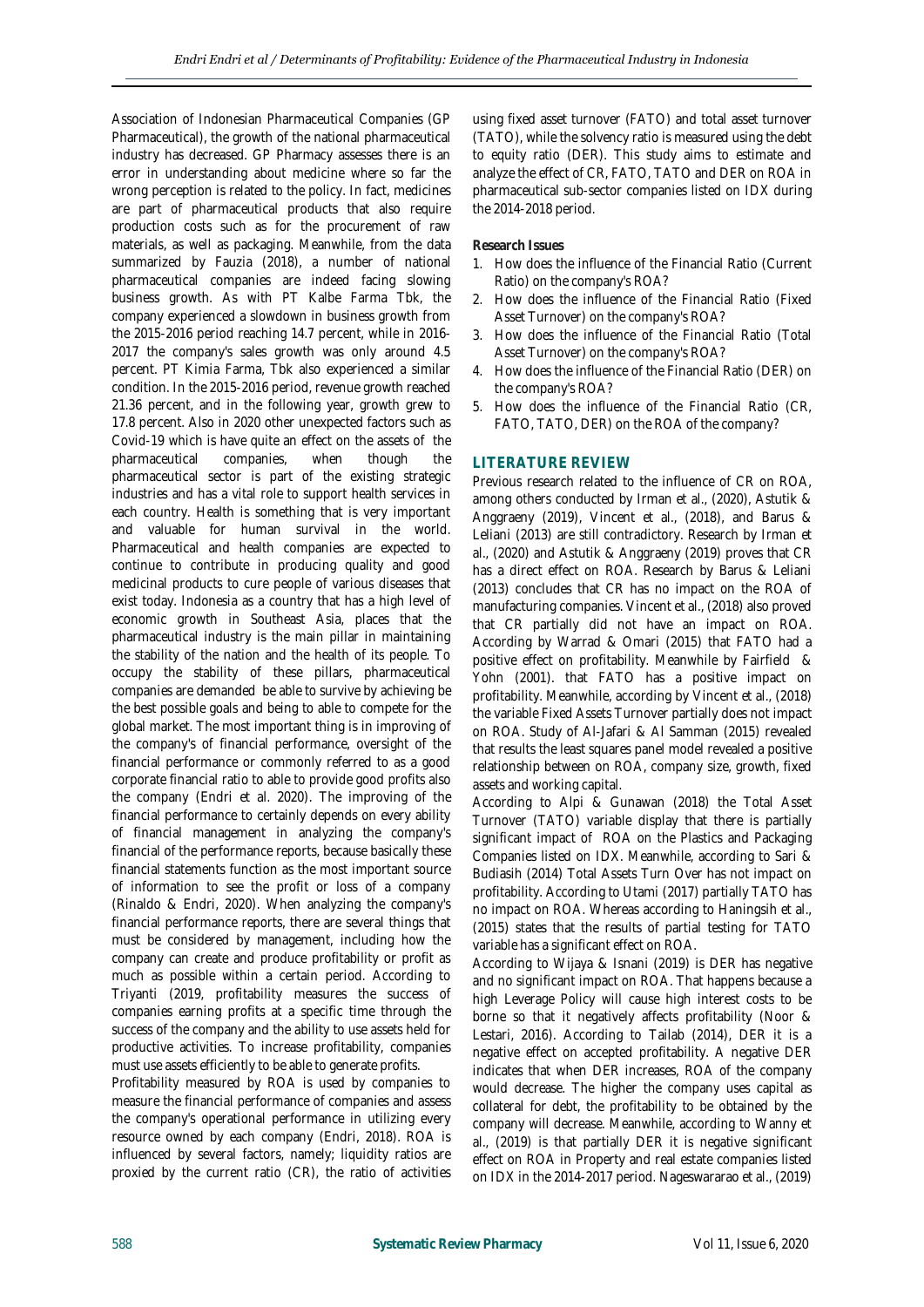proves that size, inventory turnover ratio, DER, asset turnover ratio, retained earnings ratio have a negative effect on profitability, while liquidity has a positive effect.

According to Wanny, et al (2019). jointly or simultaneously TATO, DER and CR have a positive impact on ROA in Property and real estate companies listed on IDX in the 2014-2017 period. Meanwhile, according to Vincent et al., (2018), simultaneously FATO, Debt To Total Assets Ratio (DAR) and CR have no effect on ROA in companies Crude Oil and Natural Gas listening on IDX n the period 2012- 2017. Meanwhile, according by Amanda (2019) there is a positive effect together FATO and Working Capital Turnover Against ROA Food and Beverage companies in 2009-2015. According by Chander & Aggarwal (2008) that the age, efficiency ratio, past profitability, and research and development intensity are statistically a significant in determining to the profitability of firms on drugs and pharmaceutical industry.

This research, the writer presents a framework for making it easier to understand the problems under study and is presented in the form of a scheme that shows the

## relationship of each variable, namely making Current Ratio (CR), Fixed Asset Turnover (FATO), Total Asset Turnover (TATO), and Debt Equity Ratio (DER) in that independent variables and Profitability (Return on Assets) in that to dependent variable (ROA). In brief, the frame of mind of this study will be explained in the form of an image as follows:

According to Endri et al., (2019). Hypothesis is a temporary answer the researching problems of formulation. Based with background descriptions, the formulations of the problems, and the purpose of the study as well as the description above, then obtained a hypothesis:

- H1 : Partially CR Influences ROA of Pharmaceutical listed on IDX in 2014-2018.
- H2 : Partially FATO Influences ROA of Pharmaceutical listed on IDX in 2014-2018.
- H3 : Partially TATO Influences ROA of Pharmaceutical listed on IDX in 2014-2018
- H4 : Partially DER Influences ROA of Pharmaceutical listed on IDX Year 2014-2018.
- H5 : Simultaneously CR, FATO, TATO, and DER Influence ROA Pharmaceutical listed on IDX in 2014- 2018.





**Research methods**

**Research Hypothesis**

The study conducted data analysis based on multiple linear regression methods with data processing using SPSS application software version 24. The multiple linear analysis in this case was processed by using the SPSS aplication 24 by entering four independent variables consisting of CR, FATO, TATO and DER as well as entering one dependent of variable namely ROA. To measure above variables, it is carried out by using multiple linear regression as follows:  $ROA = \alpha + \beta$ 1 CR +  $\beta$ 2 FATO +  $\beta$ 3 TATO +  $\beta$ 4 DER + e Information:

 $ROA = Return on Asset$ 

 = Constant  $\alpha$ 

 $CR = Current Ratio$ 

- FATO = Fixed Asset Turnover
- TATO = Total Asset Turnover
- DER = Debt Equity Ratio

e = Standard Error

## $\beta$ 1, $\beta$ 2, $\beta$ 3, $\beta$ 4 = Regression coefficient for each variable

The hypothesis test by using the T test (partially) and F test (simultaneously), According to Ghozali (2013: 98) the statistical of the t test basically dislay how so far to the impact of the one explanatory or independent variable individual in the decribe variation of dependent variable. In the t test there is a t-value with a table. The SPSS output can be saw from the P-value table (in the sig column). If tcount> ttable, then alternative hypotheses are supported, and vice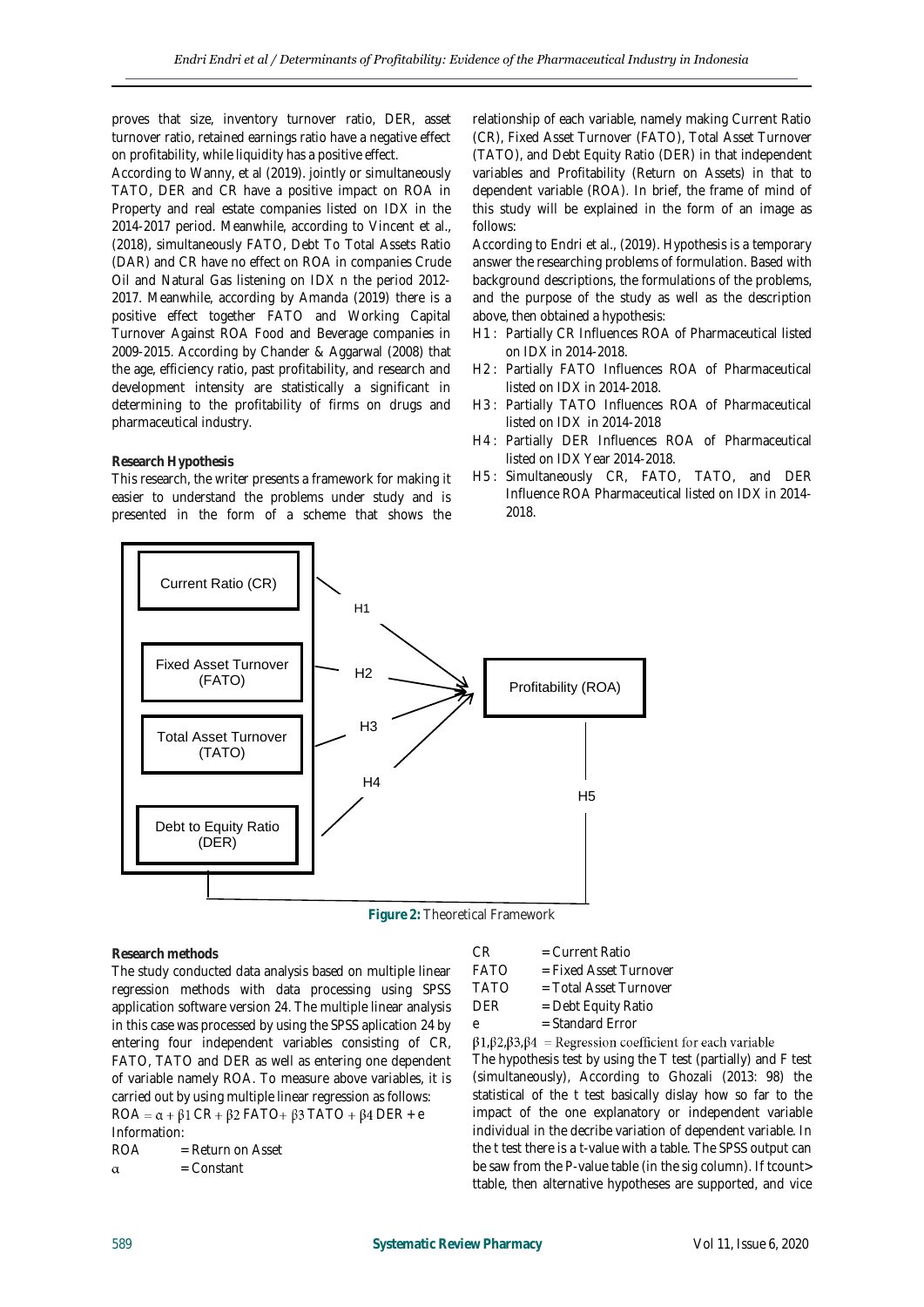versa. The actual level used is 5% (Ghozali, 2013: 98). According to Ghozali (2013: 98), the F test is a simultaneous test of the effect of all independent variables on the dependent variable. F statistics can be done by comparing fcount with ftabel. If fcount> ftabel, then the alternative hypothesis is supported (the model is feasible to use), and vice versa. The actual level used is 5% (Ghozali, 2013: 98). In addition there is also a coefficient of determination test to see how far the impact of independent variables on the dependent variable. The variables in cases are Dependent variables namely Profitability (ROA) and Independent variables consisting of CR, FATO, TATO, and DER. The data by using the author in this research are the secondary data. The sampling technique by using the writer is purposive sampling method, which method is used in the form of samples based on certain criteria. The criteria used by the writer as a sample in this case are pharmaceutical sub sector industrial company that had been listed IDX that have approved financial reports and notes to financial statements analysis as December 31 on a regular basis for the last five years in accordance with the year of research required in 2014 -2018. The following authors present the names and company codes of the pharmaceutical sub-sector which are the sample authors in this study:

| No.            | Companies<br>Code | Companies Name                      |
|----------------|-------------------|-------------------------------------|
|                | <b>DVLA</b>       | DARYA VARIA LABORATORIUM TBK        |
| $\mathfrak{D}$ | <b>INAF</b>       | <b>INDOFARMA TBK</b>                |
| 3              | KLBF              | KALBE FARMA TBK                     |
| 4              | <b>KAFF</b>       | KIMIA FARMA TBK                     |
| 5              | <b>PHAPROS</b>    | <b>PHAPROS TBK</b>                  |
| 6              | <b>PYFA</b>       | PIRIDAM FARMA TBK                   |
|                | <b>SOBI</b>       | TAISHO PHARMACEUTICAL INDONESIA TBK |
| 8              | <b>TSPC</b>       | TEMPO SCAN PASIFIC TBK              |
| 9              | <b>MERCK</b>      | MERCK SHARP DOHME PHARMA            |

**Table 1:** Companies Code and Companies Name

Source: IDX (2019)

| Table 2: Operationalization of Variables |  |
|------------------------------------------|--|
|------------------------------------------|--|

| Variable                       | Definition                                                                                                                                                                                                                                                                    | Formula                                               |  |
|--------------------------------|-------------------------------------------------------------------------------------------------------------------------------------------------------------------------------------------------------------------------------------------------------------------------------|-------------------------------------------------------|--|
| Dependent:                     |                                                                                                                                                                                                                                                                               |                                                       |  |
| <b>ROA</b>                     | ROA is an indicator that is used to determine the ability<br>of companies to earn profits through investments in<br>assets owned by the company (Horne & Wachowicz,<br>2013: 235).                                                                                            | $ROA = Earning After Tax$<br><b>Total Asset</b>       |  |
| Independent:                   |                                                                                                                                                                                                                                                                               |                                                       |  |
| Current Ratio (CR)             | According by Sutrisno (2013: 222), CR is that to ratio<br>compares the current assets owned by companies with<br>the short-term debt.                                                                                                                                         | $=$ Current Asset<br>CR.<br><b>Current Liabillity</b> |  |
| Fixed Asset Turnover<br>(FATO) | FATO is one part of the activity ratio which according to<br>Amanda (2019) is that ratio of measures the effectiveness<br>to the company's management in managing it is assets,<br>and the measure of effectiveness a company in using it is<br>fixed assets to obtain sales. | FATO<br>$=$ Sales<br><b>Fixed Asset</b>               |  |
| Total Asset Turnover<br>(TATO) | According to Alpi & Gunawan (2018) states TATO is<br>using byt the ratio measure of the turnover of all assets<br>owned to the company and measure how many sales are<br>obtained from every rupiah of the assets.                                                            | <b>TATO</b><br>$=$ Sales<br><b>Total Asset</b>        |  |
| <b>DER</b>                     | According to Endri et al., (2020) DER is used the ratio to<br>measure how far to the company is spent by creditors.                                                                                                                                                           | DFR.<br>$=$ Total Debt<br><b>Total Equity</b>         |  |

Source: Compiled by the Author (2020)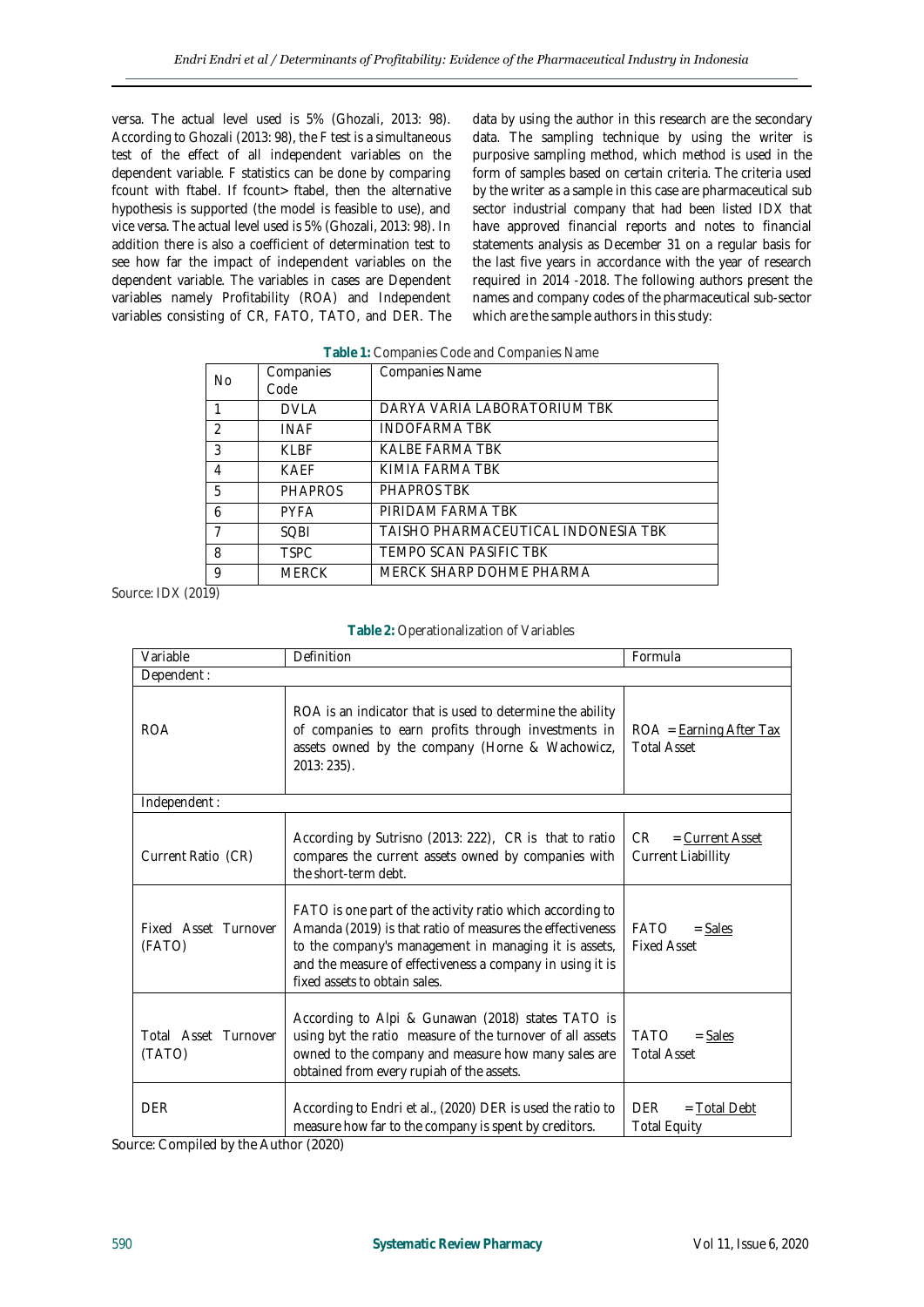## **RESEARCH RESULTS AND DISCUSSION**

#### **Result**

The research outcome are the interpretation the analysis tools used to determine the outcome of the influence of CR, FATO, TATO, and DER on ROA of a pharmaceutical subsector that companies listed IDX in 2014-2018.

**Descriptive statistics**

Data of 45 the pharmaceutical sector companies listed IDX in 2014-2018 that the period are shown with the following variables in Table 3:

| Variables                                           |    | Mean   | Std. Dev. | Min   | Max   |
|-----------------------------------------------------|----|--------|-----------|-------|-------|
| CR                                                  | 45 | 16.335 | 3.45551   | 10.19 | 22.76 |
|                                                     |    |        |           |       |       |
| <b>FATO</b>                                         | 45 | 2.1098 | 0.41880   | 1.28  | 2.98  |
| <b>TATO</b>                                         | 45 | 10.697 | 1.16156   | 6.96  | 12.38 |
|                                                     |    |        |           |       |       |
| DFR.                                                | 45 | 7.6911 | 2.68200   | 4.31  | 13.81 |
| <b>ROA</b>                                          | 45 | 3.4151 | 1.70335   | 0.32  | 9.60  |
| $\sim$ $\sim$<br>$\sim$ $\sim$ $\sim$ $\sim$ $\sim$ |    |        |           |       |       |

Source: SPSS Processing Results 24

Based on table 3. The Mean CR from 2014-2018 was 16.3350, while the maximum value for the CR variable was 22.76. The standard deviation is 3.45551 percent lower than the mean current ratio for the 2014-2018 period.

Based on table 3. the mean FATO from 2014-2018 was 2.1098, while the maximum value for the FATO variable was 2.98. The standard deviation is 0.41880 percent lower than the mean FATO for the period 2014-2018.

Based on table 3. the mean TATO was 10.6972 while the maximum value for the TATO variable was 12.38. The standard deviation is 1.16156 percent lower than the mean TATO for the 2014-2018 period.

Based on table 3. the mean DER was 7.6911 while the maximum value for the DER variable was 13.8. The standard deviation is 2.68200 percent lower than the mean DER for the 2014-2018 period. Based on table 3. the mean

ROA from 2014-2018 was 3.4151, while the maximum value for the ROA variable was 9.60. The standard deviation is 1.70335 percent lower than the means ROA for the period 2014-2018.

#### **Normality Test**

Data that are normally distributed are shown with significant values above 5%. The results obtained in this study are, based on Kolmogorov Smirnov's approach, it display that the value of CR, FATO, TATO, DER and ROA are not distributed normal. Then the Kolmogorov Smirnov test is carried out by changing all variables into the form of Square Root transform (SQRT), the results obtained by testing the statistical normality of Kolmogorov Smirnov are as follows:

|                                  |                | Unstandardized Residual |
|----------------------------------|----------------|-------------------------|
| N                                | 45             |                         |
| Normal Parameters <sup>a,b</sup> | Mean           |                         |
|                                  | Std. Deviation | 1.22703506              |
| Most Extreme Differences         | Absolute       | 0.113                   |
|                                  | Positive       | 0.109                   |
|                                  | Negative       | $-0.113$                |
| <b>Test Statistic</b>            | 0.113          |                         |
| Asymp. Sig. (2-tailed)           |                | 0.200c,d                |

**Table 4:** One Sample-Kolmogorov-Smirnov Test

Source: SPSS Processing Results 24

Based on table 4, above it the concluded Asymp to value. Sig (2-tailed) from the Kolmogorov Smirnov (K-S) test is 0.200. Then it can be concluded that the residual data are normally distributed.

#### **Multicollinearity Test**

Multicollinearity test is using to test whether regression capital is found between anther correlation of the independent variables. One to find out the presence or

absence of multicollinearity is used to Variance Inflation factor (VIF) and Tolerance. If the VIF value more than 1 and less than 10 and the Tolerance value (T) is more than 0.1 and less or equal to 1, it means that there is no multicollinearity. Conversely, if the VIF value is more than 10 and the Tolerance value (T) is less than 0.1 or more than 1, it means that multicollinearity can be saw from the following table 5: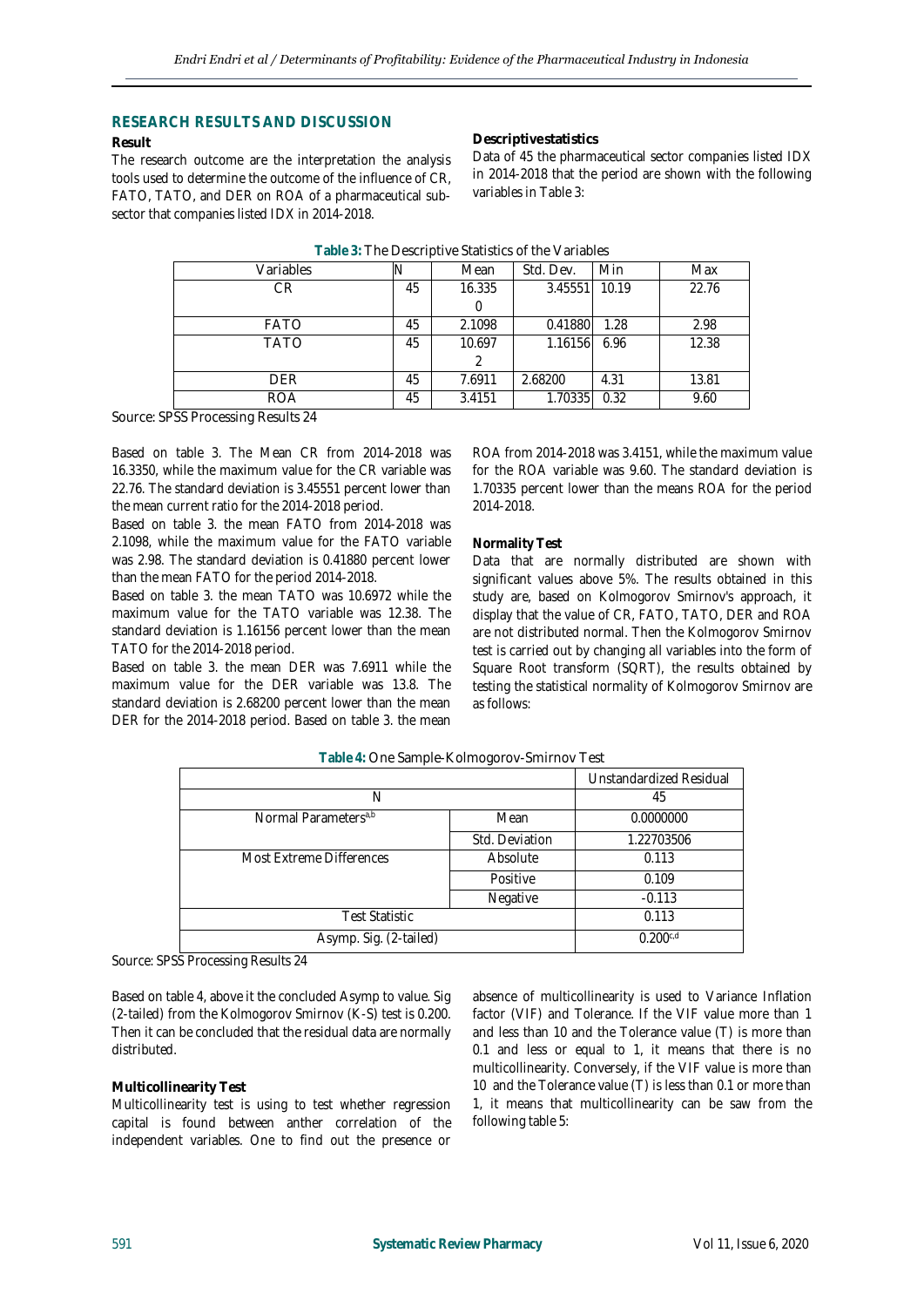| Table 5: Multicollinearity Test |                         |       |  |  |
|---------------------------------|-------------------------|-------|--|--|
| Keterangan                      | Colliniearity statistic |       |  |  |
|                                 | Tolerance               | VIF   |  |  |
| CR.                             | 0.193                   | 5.169 |  |  |
| <b>FATO</b>                     | 0.735                   | 1.361 |  |  |
| <b>TATO</b>                     | 0.557                   | 1.796 |  |  |
| DFR.                            | 0.166                   | 6.025 |  |  |

**Table 5:** Multicollinearity Test

Source: SPSS Processing Results 24

Base on the multicollinearity test results in table 5 shows that all independent variables in this study have a tolerance value > 0.10 and a VIF value <10. Then the data can be concluded that there is no multicollinearity between the independent variables in the regression model.

#### **Heteroscedasticity Test**

Heteroscedasticity test is done by detecting the distribution patterns of residual variants using Scatterplot charts. If scattering points on the graph form a certain pattern then the problem of heterocedasticity has been identified, but if there is no clear pattern and the points of spread above and below the number 0 on the Y axis are, then there is no problem of heteroscedasticity (Ghozali, 2013: 139) . The following presents an image of the results of heteroscedasticity testing as follows:



The results of the Scatterplot graph presented it is above display the points spread randomly and spread above or below the number 0 on the Y axis, and do not have a clear pattern or form a pattern. Based on the picture above, it can concluded that there is not heteroscedasticity problem the regression model, so that the regression model are feasible as a prediction tool. The following results are obtained from the glacier test in the following table is:

| Table 6: Heteroscedasticity with Glecier test |
|-----------------------------------------------|
|-----------------------------------------------|

| Coefficients <sup>a</sup> |            |                             |            |                              |          |       |  |
|---------------------------|------------|-----------------------------|------------|------------------------------|----------|-------|--|
|                           |            | Unstandardized Coefficients |            | Standardized<br>Coefficients |          |       |  |
| Model                     |            | В                           | Std. Error | Beta                         |          | Sig.  |  |
|                           | (Constant) | 106.531                     | 26.250     |                              | 4.058    | 0.000 |  |
|                           | СR         | $-1.240$                    | 0.766      | $-0.448$                     | $-1.618$ | 0.114 |  |
|                           | FATO       | 5.363                       | 3.008      | $-.235$                      | 1.783    | 0,082 |  |
|                           | TATO       | $-1.816$                    | 1.033      | $-0.509$                     | $-1.759$ | 0.071 |  |
|                           | DER        | $-7.057$                    | 1.167      | $-0.857$                     | $-6.049$ | 0.086 |  |

Source: SPSS Processing Results 24

The table above display the value of sig. of CR, FATO, TATO, DER, each above 0.05, namely (0.114> 0.05), (0.082> 0.05), (0.071> 0.05), (0.086> 0.05). The conclusion obtained

from the analysis of these data is that there are no symptoms of heteroscedasticity on this study.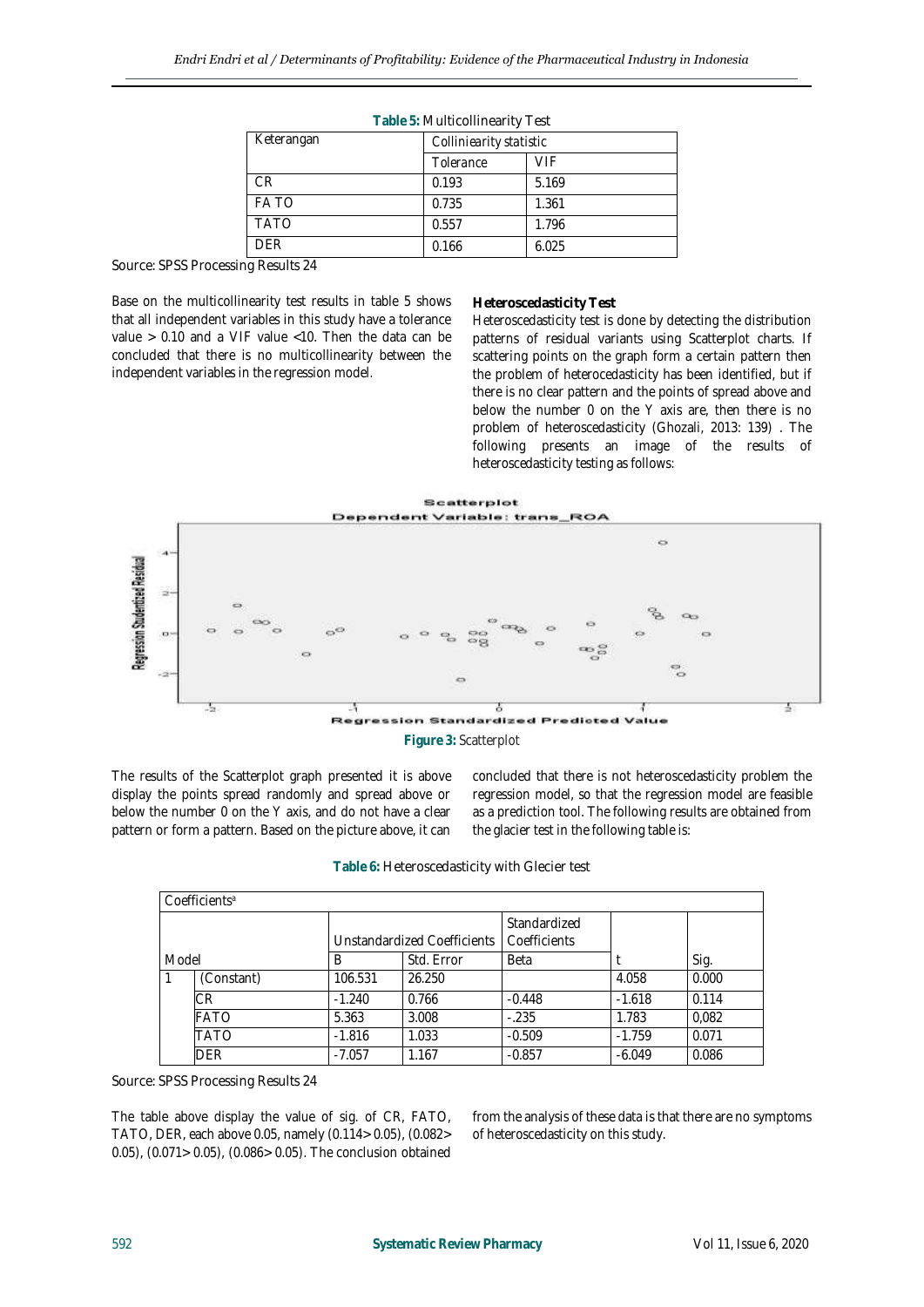#### **Autocorrelation Test**

Autocorrelation test using by the whether in linear regression model there's a linear correlation between error of the period (t) intruder and error of the period t-1 (previous) intruder. Testing for the there is or absence of autokoleration carried out using the Durbin Watson (DW). Autocorrelation is classic assumption ot the test that must be performed to obtain a regression result that is feasible to use. The following of the analysis autocorrelation test can be saw in the table 7:

| Table 7: Autocorrelation Test |  |
|-------------------------------|--|
|-------------------------------|--|

|                                                |        |          |                          | Std.<br>the I<br>Frror of |               |  |
|------------------------------------------------|--------|----------|--------------------------|---------------------------|---------------|--|
| Model                                          |        | R Sauare | <b>Adjusted R Square</b> | Estimate                  | Durbin-Watson |  |
|                                                | 0.694a | 0.481    | 0.425                    | 1.29166                   | 1.938         |  |
| a. Predictors: (Constant), CR, FITO, TATO, DER |        |          |                          |                           |               |  |
| b. Dependent Variable: Profitablitas (ROA)     |        |          |                          |                           |               |  |

Source: SPSS Processing Results 24

Based on table 7 above it can be saw that the model used in this case is known that the watson durbin value is 1.938 and is the position between (4-du) and du, which means there is no autocorrelation where  $(4-1.720) > 1.938 > 1.720$ . Thus the regression model is stated to fulfill the nonautocorrelation assumption.

**Results of the Multiple Linear Regression Analysis** The results of multiple linear regression equation can be saw by interpreting of the part in the Unstandardized Coefficient Beta. After undergoing several tests of the classical assumptions, the results of the multiple linear regression analysis can be saw in the following table 8:

| Model |             | Unstandardized |            | ◡                                |
|-------|-------------|----------------|------------|----------------------------------|
|       |             | Coefficients   |            | <b>Standardized Coefficients</b> |
|       |             | B              | Std. Error | <b>Beta</b>                      |
|       | (Constant)  | 11.988         | 5.173      |                                  |
|       | СR          | $-0.034$       | 0.144      | $-0.063$                         |
|       | <b>FATO</b> | 2.283          | 0.550      | 0.574                            |
|       | TATO        | $-0.956$       | 0.225      | $-0.674$                         |
|       | DFR         | $-0.361$       | $-0.215$   | $-0.489$                         |

**Table 8:** Results of the Multiple Linear of Regression Analysis

Source: SPSS Processing Results 24

Based on the data in the output results table above, the regression equation is obtained:

The outcome analysis of multiple regression that are still in the form of numbers can be explained in a language that will be easily understood as follows:

#### a. Constant 11.988

The magnitude of the constant value indicates that if the independent variables are assumed to be zero, then the dependent variable will be worth 11.988. So it can be concluded that the value of the constant ROA of 11.988 without the influence of CR, FATO, TATO, and DER.

#### b.  $b1 = -0.034$

This means that the CR variable affects ROA by -0.034 or negative effect. If the value of CR variable increases by 1 unit, ROA will decrease by -0.034.

## c. b2 = 2.283

Means that FATO variable affects ROA of 2.283 or has a positive effect. If the value of FATO variable increases by 1 unit, ROA will increase by 2.283.

## d.  $b3 = -0.956$

Means that TATO variable affects Profitability of -0.956 or negatively affects. If the value of TATO variable increases by 1 unit, ROA will decrease by -0,956.

**ROA = 11.988 0.034CR + 2.283FATO 0.956TATO 0.361DER**

#### e. b4 = -0.361

Means that DER variable affects ROA of -0.361 or negatively affects. If the value of DER variable increases by 1 unit, ROA will decrease by -0.361.

#### **T Test Results**

T test used by to analyze the impact of independent variables consisting of CR, FATO, TATO, and DER partially on ROA with the significance level at 5% (0.05). If arithmetic is greater than t table and the significant value is smaller than the specified significance level of 5%, and then there is a significant influence of the independent variable on the dependent variable, conversely if t arithmetic is smaller than t- table and the significant value is greater than the level of significance which is determined at 5%, then there is no significant impact of the independent variables on the dependent variable. The outcome of the t-test calculation determined with the SPSS 24 program aplication can be saw in the following table 9: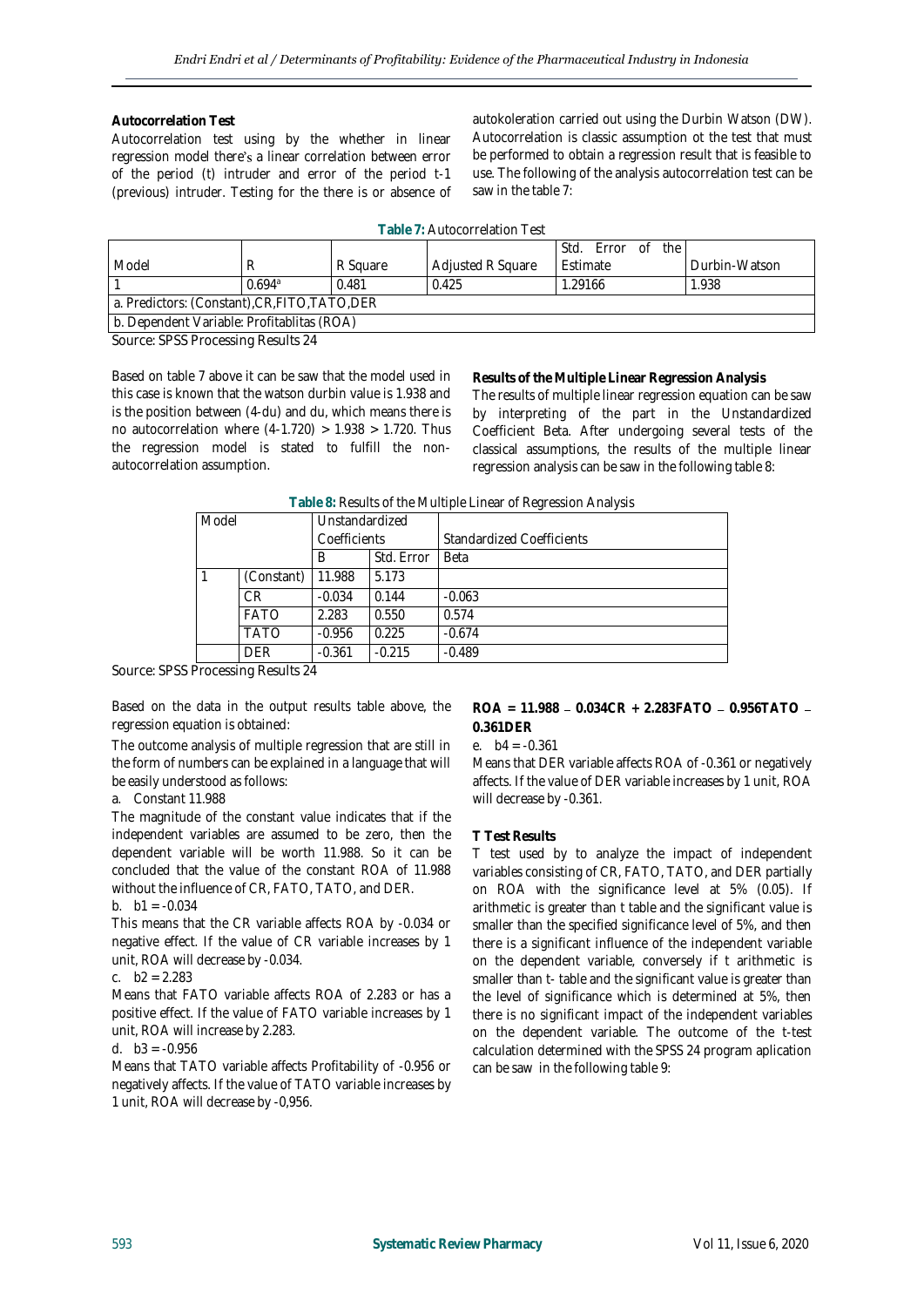|       |             | Table 9: T Test Result |       |
|-------|-------------|------------------------|-------|
| Model |             |                        | Sig.  |
|       | (Constant)  | 2.317                  | 0.026 |
|       | СR          | $-0.234$               | 0.816 |
|       | <b>FATO</b> | 4.152                  | 0.000 |
|       | <b>TATO</b> | $-4.244$               | 0.000 |
|       | DFR         | $-1.681$               | 0.101 |

Source: analysis results

The results of the t-test analysis showed that among the independent variables only FATO variable had a positive impact on ROA variable because the t- value (4.152)> t table (1.684) and the sig value was smaller than 0.5. So it can be concluded that partially FATO had a positive effect on ROA, while CR and DER partially have a negative and not significant effect on ROA, while TATO has a negative effect on ROA.

The test results of the independent variable on the dependent variable can be analyzed as follows:

1. Based on the SPSS program calculation results obtained t count variable CR is smaller than t -table (-0.234 <1.684) and the sig value obtained is higher than 0.05 (0.816> 0.05), thus H1 reads "Partially the Current Ratio affects ROA" is unacceptable and H0 is accepted. then this shows that CR variable had no effect on ROA of the pharmaceutical sub sector companies.

2. The SPSS program calculation results obtained t count variable FATO is greater than t table (4.152> 1.684) and the sig value obtained is smaller than 0.05 (0.000 <0.05), thus H1 reads "Partially FATO has a positive effect on ROA" can be accepted and H0 rejected. then this display that FATO variable has a positive effect on ROA of pharmaceutical sub-sector companies.

3. The SPSS program calculation results obtained t count variable TATO is smaller than t table (-4,244 <1,684) and the sig value obtained is smaller than 0.05 (0,000 <0.05), thus H1 is reads "partially TATO affects ROA" can be accepted and H0 rejected. then this display that the TATO variable has a negative effect on ROA of the pharmaceutical sub-sector companies.

4. Based on the SPSS program calculation results obtained t count variable DER is smaller than t table (-1.681 <1.684) and the sig value obtained is greater than 0.05 (0.101> 0.05), thus H1 which reads "partially DER effect on ROA" is not acceptable and H0 is accepted. then this shows that DER variable has a negative and not significant effect on ROA of the pharmaceutical sub-sector companies.

## **Test Results F**

The F- test using by test the significance of the regression coefficient of the independent variables simultaneously on the dependent variable. If the significance of the Fcalculated value is higher than the F-table value, it can concluded that all independent variables simultaneously influence the dependent variable. The f - test results can be seen in the table 10 below:

| Model |            | Sum of Squares | df            | Mean Square |       | Sig                |
|-------|------------|----------------|---------------|-------------|-------|--------------------|
|       | Regression | 57.227         |               | 14.307      | 8.575 | 0.000 <sup>b</sup> |
|       | Residual   | 61.730         | $\mathcal{L}$ | 1.668       |       |                    |
|       | Total      | 118.958        | 41            |             |       |                    |

**Table 10:** Test Result F

Source: analysis results

Based on the above table, the calculated F-value is 8.575 with sig. 0.000 so that the F-count value is greater than the F-table  $(8.575 > 2.61)$ , and the sig value is less than  $0.05$ (0.000 <0.05) which means that H5 reads "Simultaneously CR, FATO, TATO, and DER affect ROA can be accepted and H0 is rejected. So this shows that simultaneously the CR, FATO, TATO, and DER variables had a positive effect on ROA of pharmaceutical companies.

# **Coefficient Determination (R<sup>2</sup> )**

The coefficient determination  $(R^2)$  is using to find out how much percentage to relationship of the independent variable to the dependent variable. The magnitude of the percentage of the impact of all independent variables on the value of the dependent variable can be saw from the magnitude of the coefficient determination  $(R^2)$  of the regression equation. The coefficient of the determination saw from the SPSS calculation can be saw in the following table 11:

## **Table 11:** Coefficient Determination (R<sup>2</sup> )

| Model |        | R Square | <b>Adjusted R Square</b> | l. Error of the Estimate<br>Std. |
|-------|--------|----------|--------------------------|----------------------------------|
|       | J.694ª | 0.481    | 0.425                    | .29166                           |

Source: analysis results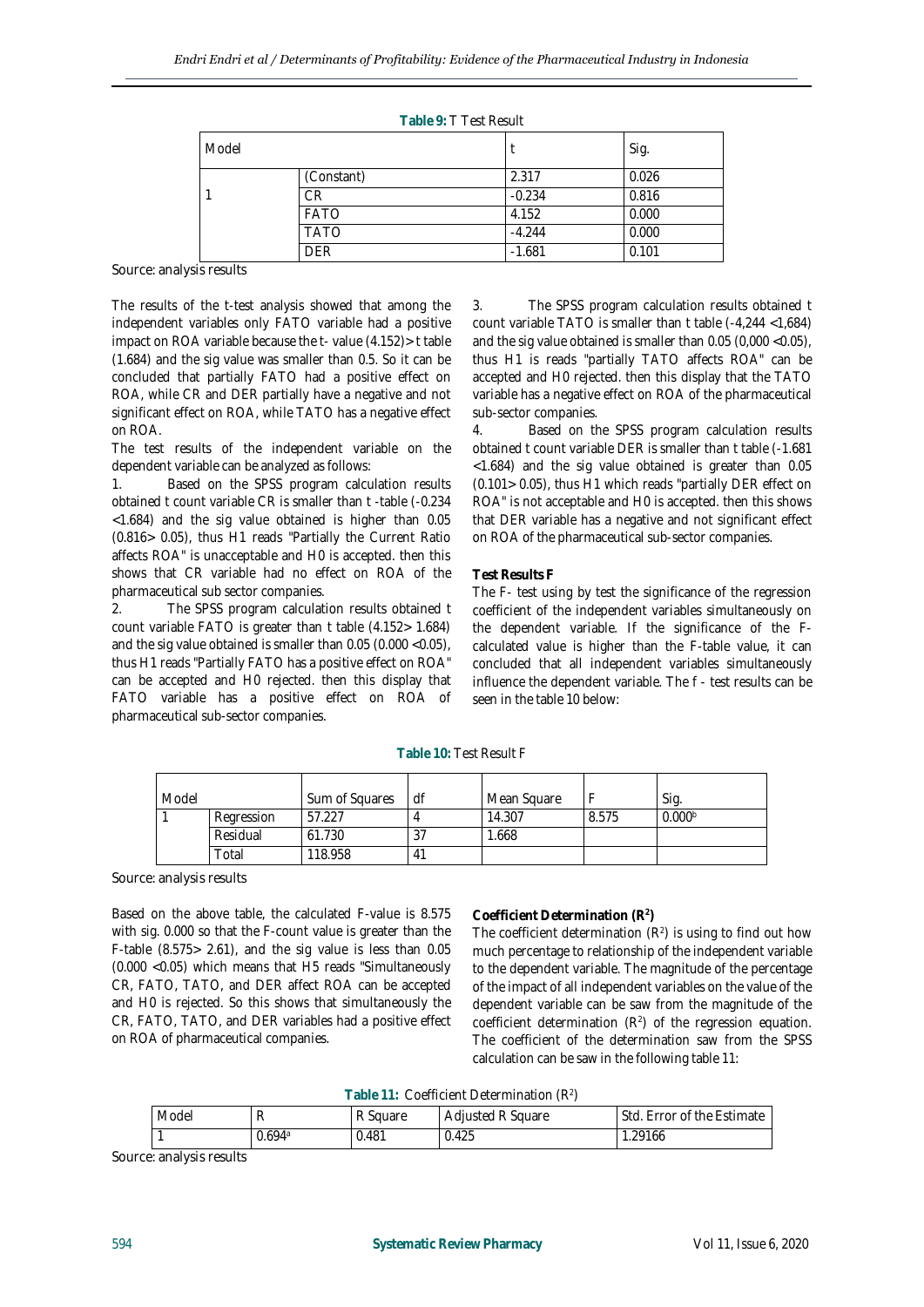Judging from table 11 the coefficient determination  $(R^2)$ shows the Adjusted R Square figure of 0.425 or 42.5%, which means that ROA variable can be describe by CR, FATO, TATO, and DER, the remaining 0.575 or 57.5% can be explained by other variables outside in this study.

**Discussion of Research Results**

1. The Influence of CR on ROA

The results showed that CR has no impact on ROA and result is also in line with research conducted by Vincent et al., (2018) partially CR has not effect on ROA in Crude Oil and Natural Gas companies which is listening on IDX in the period 2012-2017. Meanwhile, according to Irma Melani et al., (2019) states that CR has not effect on ROA in Food and Baverage companies listed on the IDX. This is because there is an error in determining investment in inventory which will emphasize the company's profit so that it can reduce the level of profitability of the company. The CR period has needs to be considered to find out how much time is needed by the company to spend inventory in it is production process, for this reason the longer the inventory turnover period, the more costs will be incurred by the company to keep the inventory turnover remains good. it requires a high level of CR to reduce costs arising from excess inventory and this will ultimately affect ROA of the company.

2. The Influence of FATO on Profitability

The results show that FATO can improve ROA performance and this result is also in line with research conducted by Irman et al., (2020) that FATO can increase profitability. Meanwhile, according by Warrad & Omari (2015). stated that the FATO had a positive effect on ROA in the industrial of sector in Jordan. This proves of that the ROA in component supply companies can increase with fixed asset investment because fixed asset investment has a large investment value and a long period. Investment in fixed assets is directly proportional to profitability, which means profitability will increase if investment in fixed assets increases.

- 3. The Influence of TATO on Profitability The results showed that TATO had a negative effect on ROA and this result is also in line with research conducted by Alpi & Gunawan (2018) namely the TATO variable shows that partially there is a significant influence on ROA on Plastic and Packaging Companies listed on the IDX. And according to Irman et al., (2020) states that TATO had a significant effect on ROA. This proves that with the increase in TATO or the better condition of TATO, the ROA of the Company will be good too, which means that investors and creditors will trust and extend the cooperation contract with the company.
- 4. The Influence of DER on Profitability

The results show that DER has no effect on ROA and this result is also in line with research conducted by Tailab (2014) that DER cannot change ROA. Meanwhile, according to Irman et al., (2020) and Winata et al., (2020) stated that DER also does not affect ROA. This proves that the amount of long-term debt does not affect the company's ROA.

5. The Influence of simultaneous or together CR, FATO, TATO, and DER on Profitability The results showed that simultaneous or together CR, FATO, TATO, and DER has a positive effect on ROA. and these results are also in line with research conducted by Trisha According Wanny et al., (2019) that together or simultaneously TATO, DER and CR had a positive on ROA. Meanwhile, according to Mimelientesa Irman et al., (2020) that CR and TATO has a positive effect on the ROA. According to Mohammadzadeha et al., (2013) Current Ratio (CR) and Debt to Equity Ratio (DER) have positive impact on ROA. As well as research by Zatira (2017) there are also positive influences together FATO and Working Capital Turn Over Against ROA. This proves that if the CR increases, the FATO is also large in terms of investment, and the TATO also increases, and a rising or falling DER can increase ROA companies together.

# **CONCLUSIONS AND RECOMMENDATION**

**Conclusions**

The conclusions from this case are:

- 1. Partially CR does not affect the ROA of Pharmaceutical Sub Sector Manufacturing Companies that are listed on the IDX in 2014-2018 :
- 2. Partially FATO had a positive effect on ROA in Pharmaceutical Sub Sector Manufacturing Companies that are listed on the IDX in 2014-2018.
- 3. Partially TATO has a negative effect on ROA in Pharmaceutical of Sub Sector Manufacturing Companies listed on the IDX in 2014-2018.
- 4. Partially DER has no effect on ROA in the Pharmaceutical Sub Sector Manufacturing Companies listed on the IDX in 2014-2018.
- 5. Simultaneously, CR, FATO, TATO, and DER influence ROA in the Pharmaceutical Sub-Sector Industrial Sub-Sector which is listed on the IDX in 2014-2018.

## **RECOMMENDATION**

Based on the results of research, data analysis, discussion, and conclusions that has been drawn, the authors can put forward the following suggestions:

- 1. For further research, especially those who will examine Profitability (ROA), the authors hope that future researchers can further examine the factors that influence the increase in ROA itself even deeper, especially factors that have not been examined in this research.
- 2. For companies, it is recommended to optimize the use of assets to generate profits, for example by looking at existing investment opportunities, taking into account the safe limit of the use of debt in accordance to needs of companies and paying attention to current liabilities in order to support the manufacturing the firm Pharmaceutical Sub - Sector that are currently running.
- 3. To The investors, the results of this case can provide information to investors and potential investors regarding the financial condition of a company,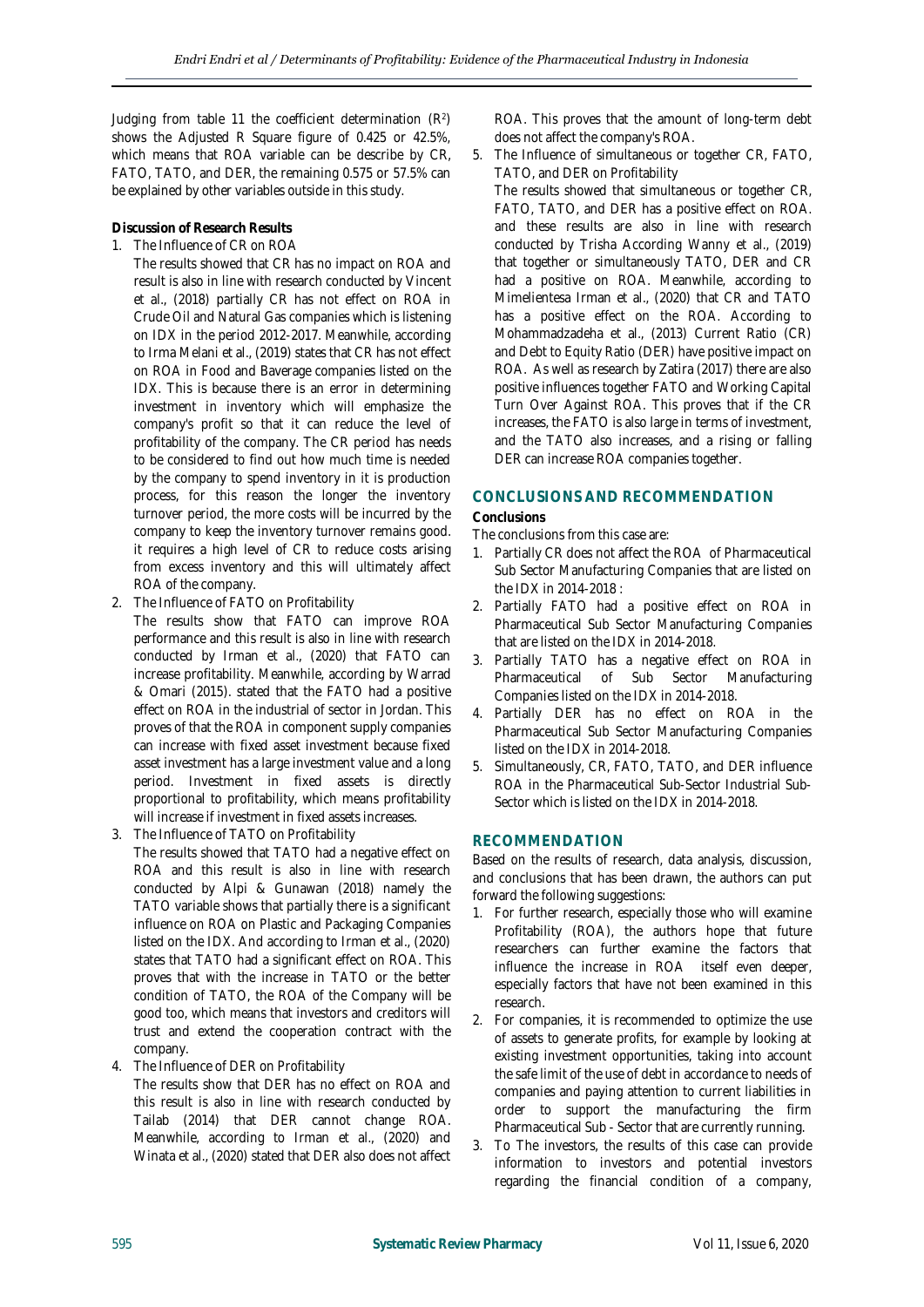especially in terms of profits derived from funds invested in current assets and fixed assets of the company.

# **REFERENCES**

- 1. Al Jafari, K. M., & Al Samman, H. (2015). Determinants of Profitability: Evidence from Industrial Companies Listed on Muscat Securities Market. Review of European Studies, 7(11), 303-311.
- 2. Alpi, M. F., & Gunawan, A. (2018). Pengaruh Current Ratio dan Total Assets Turnover Terhadap Return On Assets pada Perusahaan Plastik dan Kemasan*. Jurnal Riset Akuntansi (Aksioma)*, 17(2),1-36.
- 3. Amanda, R. I. (2019). The Impact Of Cash Turnover, Receivable Turnover, Inventory Turnover, Current Ratio And Debt To Equity Ratio On Profitability. *Journal of Research in Management*, 2(2), 14 - 22
- 4. Astutik, E.P., & Anggraeny, A.N. (2019). Pengaruh Current Ratio (CR) dan Debt To Asset Ratio (DAR) Terhadap Return On Asset (ROA) Pada Pt. Indocement Tunggal Prakarsa Tbk Periode 2008-2017. *Jurnal Sekuritas*, 3(1), 97-111
- 5. Barus, A.C., & Leliani. (2013). Analisis Faktor-faktor yang mempengaruhi Profitabilitas pada Perusahaan Manufaktur yang Terdaftar di Bursa Efek Indonesia*. Jurnal Wira Ekonomi Mikroskil,* 3(2), 111-121.
- 6. Chander, S., & Aggarwal, P. (2008). Determinants of Corporate Profitability: An Empirical Study of Indian Drugs and Pharmaceutical Industry*. International Journal Paradigm*, 12(2), pp. 51-61.
- 7. Endri. (2018). Impact of Intellectual Capital and Efficiency to the Profitability of Islamic Banking. *International Journal of Science and Research (IJSR)*, 7(7), 230-237.
- 8. Endri, E., Dermawan. D., Abidin. Z., & Riyanto. S. (2019). Effect of Financial Performance on Stock Return: Evidence from the Food and Beverages Sector. *International Journal of Innovation, Creativity and Change*, 9(10), 335-350.
- 9. Endri, E., Sumarno, A., & Saragi, H. (2020). Analysis of Financial Performance: Evidence from Food and Beverage Companies in Indonesia. *International Journal of Advanced Science and Technology*, 29(5),  $4199 - 4208.$
- *10.* Fauzia, M. (2018). *Industri Farmasi Nasional Mengalami Perlambatan Pertumbuhan.* [https://ekonomi.kompas.com/read/2018/04/09/214000](https://ekonomi.kompas.com/read/2018/04/09/214000426/industri-farmasi-nasional-mengalami-perlambatan-pertumbuhan-bisnis) [426/industri-farmasi-nasional-mengalami](https://ekonomi.kompas.com/read/2018/04/09/214000426/industri-farmasi-nasional-mengalami-perlambatan-pertumbuhan-bisnis)[perlambatan-pertumbuhan-bisnis.](https://ekonomi.kompas.com/read/2018/04/09/214000426/industri-farmasi-nasional-mengalami-perlambatan-pertumbuhan-bisnis) Accessed 3 May 2020.
- 11. Ghozali, I. (2013). *Aplikasi Analisis Multivariate dengan Program IBM SPSS 21*. Semarang: Badan Penerbit Universitas Diponegoro.
- 12. Fairfield, P. M., & Yohn, T. L. (2001). Using asset turnover and profit margin to forecast changes in profitability. *Review of Accounting Studies*, 6(4), 371- 385
- 13. Halim, A. 2017. *Pengaruh Current Ratio, Debt Equity Ratio dan Debt Asset Ratio Terhadap Profitabilitas*

*pada Perusahaan Manufaktur yang Terdaftar di BEI.* Jurnal Ilmu dan Riset Manajemen. Vol. 5, No.13, Mei 2017.

- 14. Haningsih, L., Zulkifli, & Doktoralina, C.M. (2014). Pengaruh Total Asset Turn Over, Return on Asset dan Return on Equity Terhadap Accumulation Distribution Line. *Jurnal Akuntansi*, 18(3), 438-458
- 15. Horne, J. C. V., & Wachowicz, J. M. (2013). *Prinsip-Prinsip Manajemen Keuangan*. Jakarta: Salemba Empat.
- 16. Irman, M., Purwati, A. Ayu., & Juliyanti. (2020). Analysis On The Influence Of Current Ratio, Debt to Equity Ratio and Total Asset Turnover Toward Return On Assets On The Otomotive and Component Company That Has Been Registered In Indonesia Stock Exchange Within 2011-2017. *International Journal of Economics Development Research*, 1(1), 36- 44.
- 17. Melani, I., Suroso., & Musqor, N. (2019). The Effect of Capital Adequacy and Liquidity on Profitability in Food and Beverage Sub Sector Manufacturing Companies Listed on the Indonesia Stock Exchange (ISE) Period 2015-2018. *Ilomata International Journal of Management*, 1(1). 1-7.
- 18. Mohammadzadeha, M., Rahimia,F., & Rahimi, F. (2013). The Effect of Capital Structure on the Profitability of Pharmaceutical Companies The Case of Iran. *Iranian Journal of Pharmaceutical Research*, 12(3), 573-577.
- 19. Nageswararao, K. S., Venkataramanaiah, M & Challa. L.M. (2019). Panel data Fixed Effect Model for Profitability Determinants: Referencing to S&P BSE Sensex*. International Journal of Innovative Technology and Exploring Engineering (IJITEE)*, 8(7), 1696-1700.
- 20. Noor, A.S., & Lestari, B. (2016). Analisis Pengaruh Efisiensi Modal Kerja, Likuiditas dan Solvabilitas Terhadap Profitabilitas (Studi Kasus pada Industri Barang Konsumsi di Bursa Efek Indonesia)*. Jurnal Spread*, 2(2), 133-138
- *21.* Rinaldo, N. E., & Endri, E. (2020). Analysis of Financial Performance of Plantation SubSector Companies Listed on the Indonesia Stock Exchange for the 2014-2019 Period. *International Journal of Innovative Science and Research Technology* (IJISRT), *5*(4), 530-537.
- *22.* Sari, F. N, & Endri, E. (2019). Determinants of Return on Assets (ROA) On Conventional Banks Listed On Indonesian Stock Exchange (IDX) Period 2013 - 2017. *IOSR Journal of Business and Management (IOSR-JBM)*, 21 (4. Ser. II), 52-62. DOI: 10.9790/487X-2104025262
- *23.* Sari, N.M.V., & Budiasih, I.G.A.N. (2014)*. Pengaruh Debt To Equity Ratio Firm Size Inventory Turnover Dan Assets Turnover Pada Profitabilitas*. *E-Jurnal Akuntansi Universitas Udayana*,.6(2), 261-273.
- *24.* Sutrisno.(2013). *Manajemen Keuangan Teori, Konsep, dan Aplikasi*. Yogyakarta: Ekonisia.